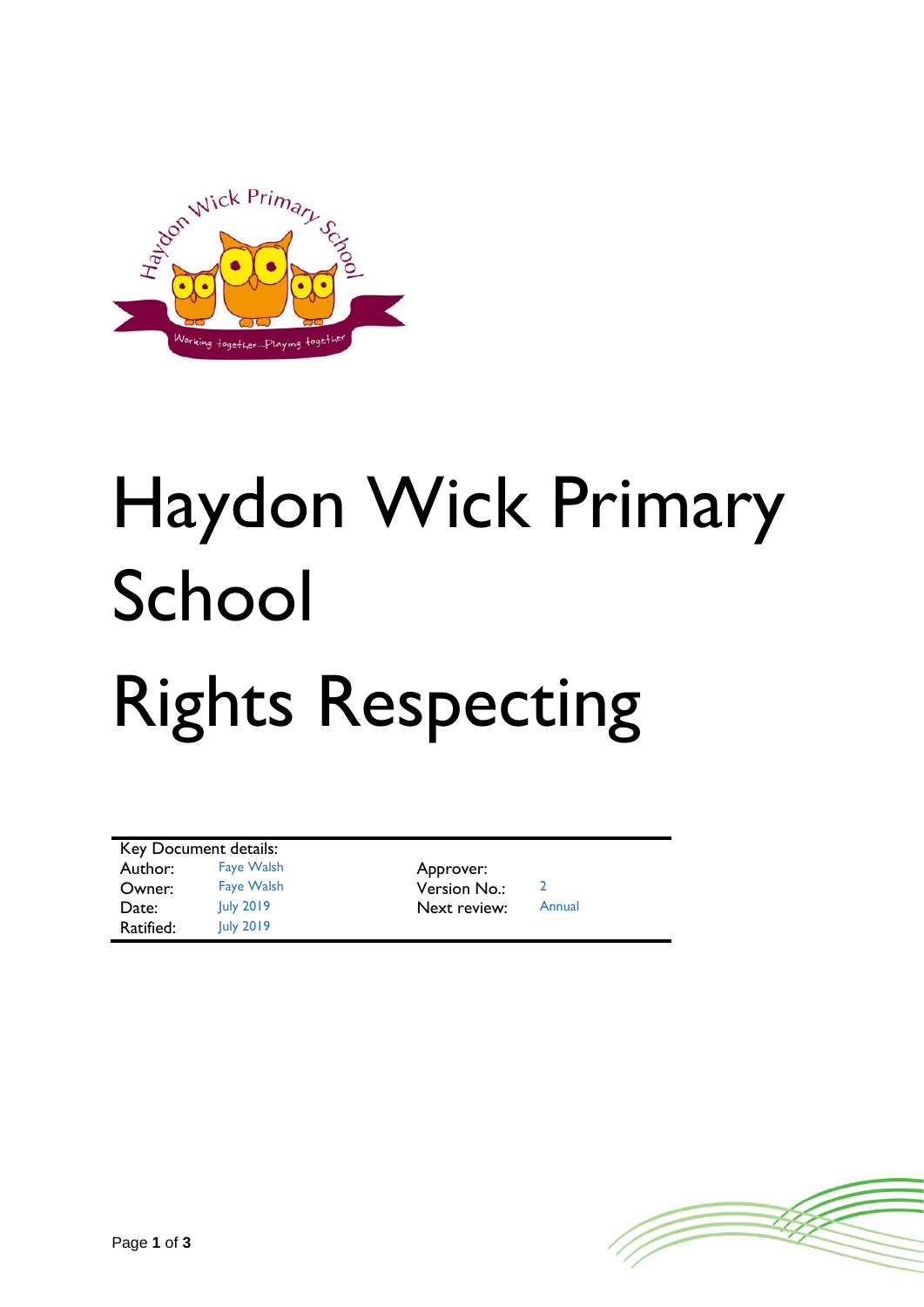## **Values Statement**

Haydon Wick Primary School is a Rights Respecting School. A rights respecting school not only teaches about children's rights but also models rights and respect in all relationships: between teacher/ adults and pupils, between adults and between pupils. Children and adults work together to recognise and act upon the rights of the child in our school, our local community and the wider world. We believe that by understanding their own rights children learn to respect and value the rights of others. Our children learn about rights through the United Nations Convention on the Rights of the Child (UNCRC). They are taught that with rights comes respectful, responsible behaviour. We believe that learning should be fun and that by encouraging respect for each other and valuing opportunities available, we all grow and learn together.

## **UNCRC and UNICEF**

UNICEF is the world's leading organisation working for children and their rights. In 1989, governments worldwide promised all children the same rights by adopting the UN Convention on the Rights of the Child (UNCRC)**.** These rights are based on what a child needs to survive, grow, participate and fulfil their potential. The convention sets out the rights of children in 54 articles. These basic rights encompass survival, protection, development and participation.

- The UNCRC is underpinned by four principles:
- ❶Non-discrimination;
- **@Commitment to the best interests of the child;**
- ❸A right to life, survival and development;
- **C**Respect for the views of the child.

**The whole school community learns about the UNCRC:** each class at Haydon Wick Primary School learns about the UNCRC. By learning about the Convention, children will discover they have rights, they should be informed about rights, they should be helped to exercise their rights and the community should advocate children's rights. We have displays based on the UNCRC and assemblies are linked to the values and children's rights. All members of the community are encouraged to be ambassadors for children's rights. Charters are drawn up, in consultation between children and adults and identify the rights that are most relevant to that situation together with the ways in which adults and children will act in order to ensure that these rights are respected. All members of the community model Rights Respecting language. The environment is safe physically and emotionally. Conflicts are resolved using approaches where children are empowered to seek solutions to problems.

**Children are empowered to become active citizens and learners:** pupils' opinions and thoughts are sought, encouraged and respected in all aspects of our work. Pupil Leadership is an integral part of our school's approach. Children are given opportunities to lead aspects of school life through a range of groups including: Rights Respecting Council and school council. Pupils are encouraged to see themselves as Global Citizens, to make them more aware of the wider world, to discuss issues that the